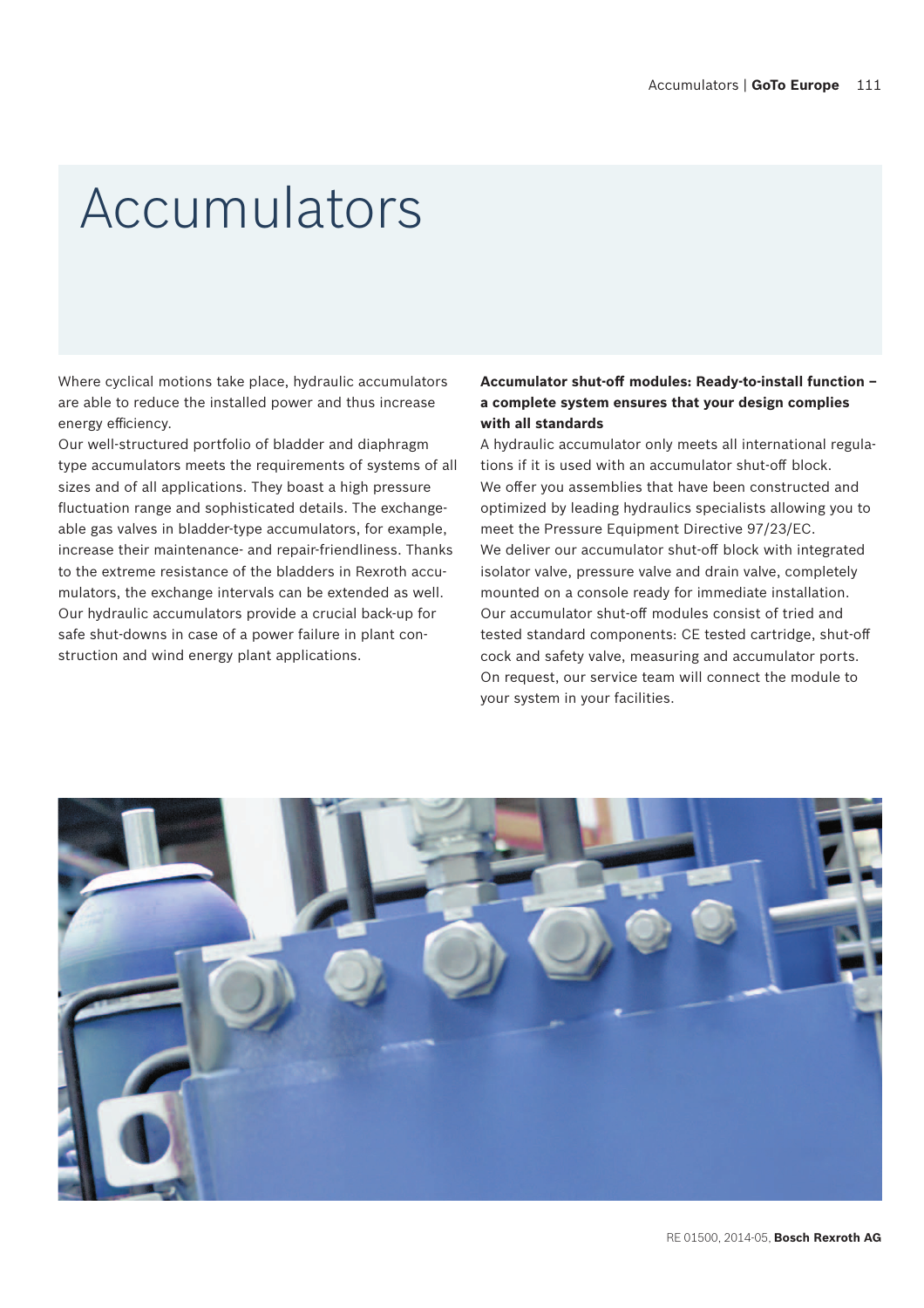### Diaphragm type accumulators **HAD**

# $\epsilon$



- ▶ Nominal volume 0.075 ... 3.5 liters
- Component series 1X, 2X
- ▶ Maximum operating pressure 350 bar

#### **Features**

- ▶ Hydraulic accumulator as per Pressure Equipment Directive 97/23/EC
- ▶ Diaphragm material for different applications
- $\triangleright$  Use e.g. as energy storage in intermittent operation systems, energy reserve for emergencies, compensation of leakage losses, shock and vibration absorption

#### **Product description**

Diaphragm type accumulators are used for energy storage, shock and vibration absorption, and leakage oil compensation or volume compensation in hydraulic systems. They consist of a pressure-resistant vessel (high-tensile steel) the interior of which is split into a gas and a fluid side by an elastic diaphragm. When the operating pressure is increased, hydraulic fluidf lows into the accumulator and compresses the gas until the gas pressure is identical to the fluid pressure. When the operating pressure is reduced, the gas expands again and feeds the hydraulic system with hydraulic fluid.

#### **More detailed information:**

Data sheet 50150

#### **Technical data**

| <b>Nominal volume</b> |                  |       | 0.075 | 0.16 | 0.35 | 0.5  | 0.7  |     |
|-----------------------|------------------|-------|-------|------|------|------|------|-----|
| Effective gas volume  |                  |       | 0.075 | 0.16 | 0.32 | 0.48 | 0.75 |     |
| Flow                  | $q_{v}$          | 1/min | 10    | 10   | 40   | 40   | 40   | 40  |
| Operating pressure    | $p_{\text{max}}$ | bar   | 250   | 250  | 210  | 250  | 350  | 200 |
| <b>Nominal volume</b> |                  |       | 1.4   |      | 2.8  | 3.5  |      |     |
| Effective gas volume  |                  |       | 1.4   | 1.95 | 2.7  | 3.5  |      |     |
| Flow                  | $q_{v}$          | 1/min | 40    | 60   | 60   | 60   |      |     |
| Operating pressure    | $p_{\text{max}}$ | bar   | 350   | 350  | 350  | 350  |      |     |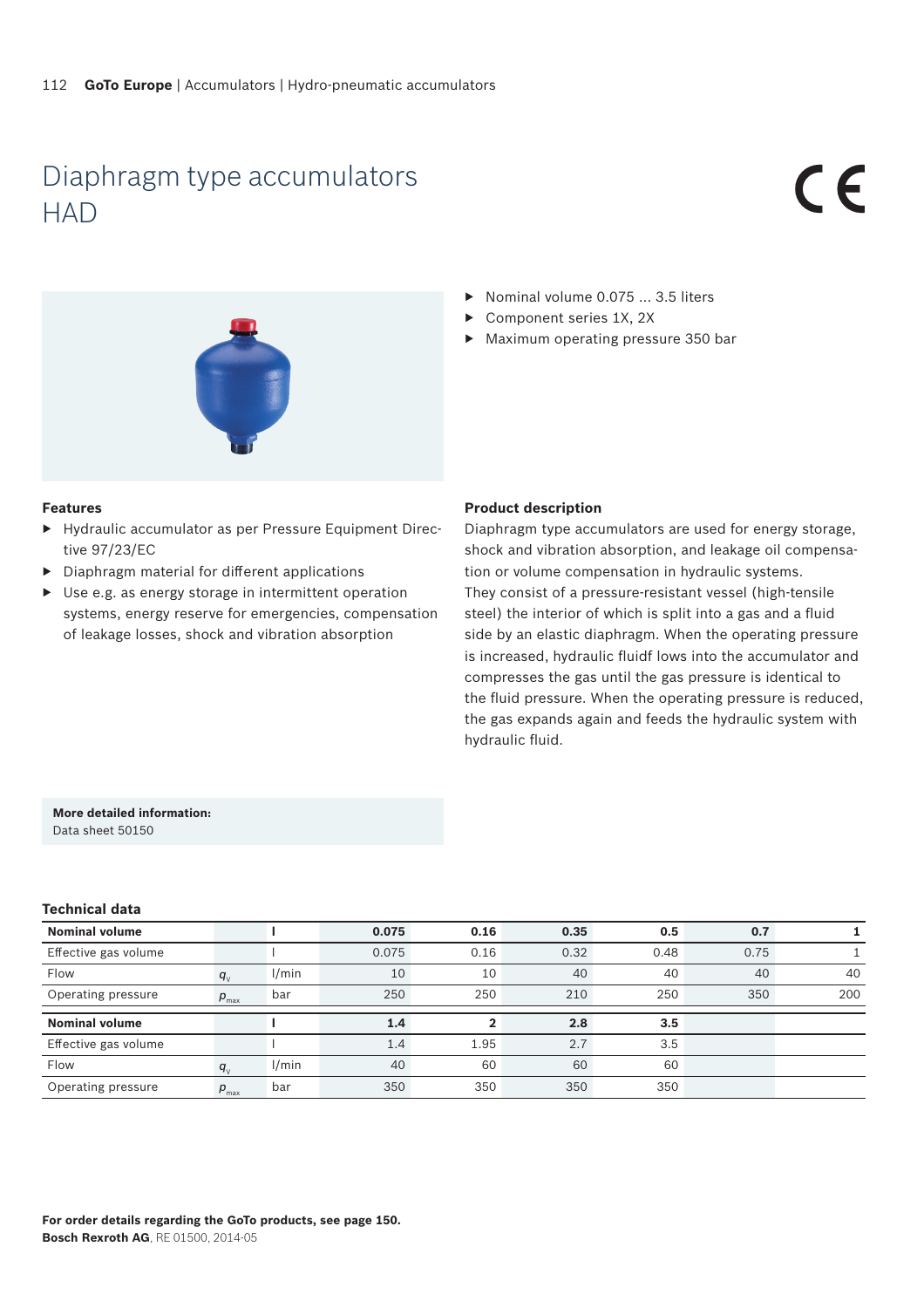## Bladder-type accumulators **HAB**

# $\epsilon$



#### **Features**

- ▶ Hydraulic accumulator as per Pressure Equipment Directive 97/23/EC
- ▶ Bladder material for different applications
- Use e.g. as energy storage in intermittent operation systems, energy reserve for emergencies, compensation of leakage losses, shock and vibration absorption

#### ▶ Nominal volume 1 ... 50 liters

- ▶ Component series 4X
- ▶ Maximum operating pressure 350 bar

#### **Product description**

Bladder-type accumulators are used for energy storage, shock and vibration absorption, and leakage oil compensation or volume compensation in hydraulic systems. They consist of a seamless pressure vessel (high-tensile steel) the interior of which is split into a gas and a fluid side by an elastic bladder. When the operating pressure is increased, hydraulic fluid flows into the accumulator and compresses the gas in the bladder until the gas pressure is identical to the fluid pressure. When the operating pressure is reduced, the gas expands again and feeds the hydraulic system with hydraulic fluid.

#### **More detailed information:** Data sheet 50170

#### **Technical data**

| <b>Nominal volume</b> |                  |       |      | 2.5  | 4   | 6   | 10  | 20   |
|-----------------------|------------------|-------|------|------|-----|-----|-----|------|
| Effective gas volume  |                  |       |      | 2.4  | 3.7 | 5.9 | 9.2 | 18.1 |
| Flow                  | $q_{\rm v}$      | 1/min | 240  | 600  | 600 | 600 | 900 | 900  |
| Operating pressure    | $p_{\text{max}}$ | bar   | 350  | 350  | 350 | 350 | 330 | 330  |
| <b>Nominal volume</b> |                  |       | 35   | 50   |     |     |     |      |
|                       |                  |       |      |      |     |     |     |      |
| Effective gas volume  |                  |       | 33.4 | 48.7 |     |     |     |      |
| Flow                  | $q_{\rm v}$      | 1/min | 900  | 900  |     |     |     |      |
| Operating pressure    | $p_{\text{max}}$ | bar   | 330  | 330  |     |     |     |      |